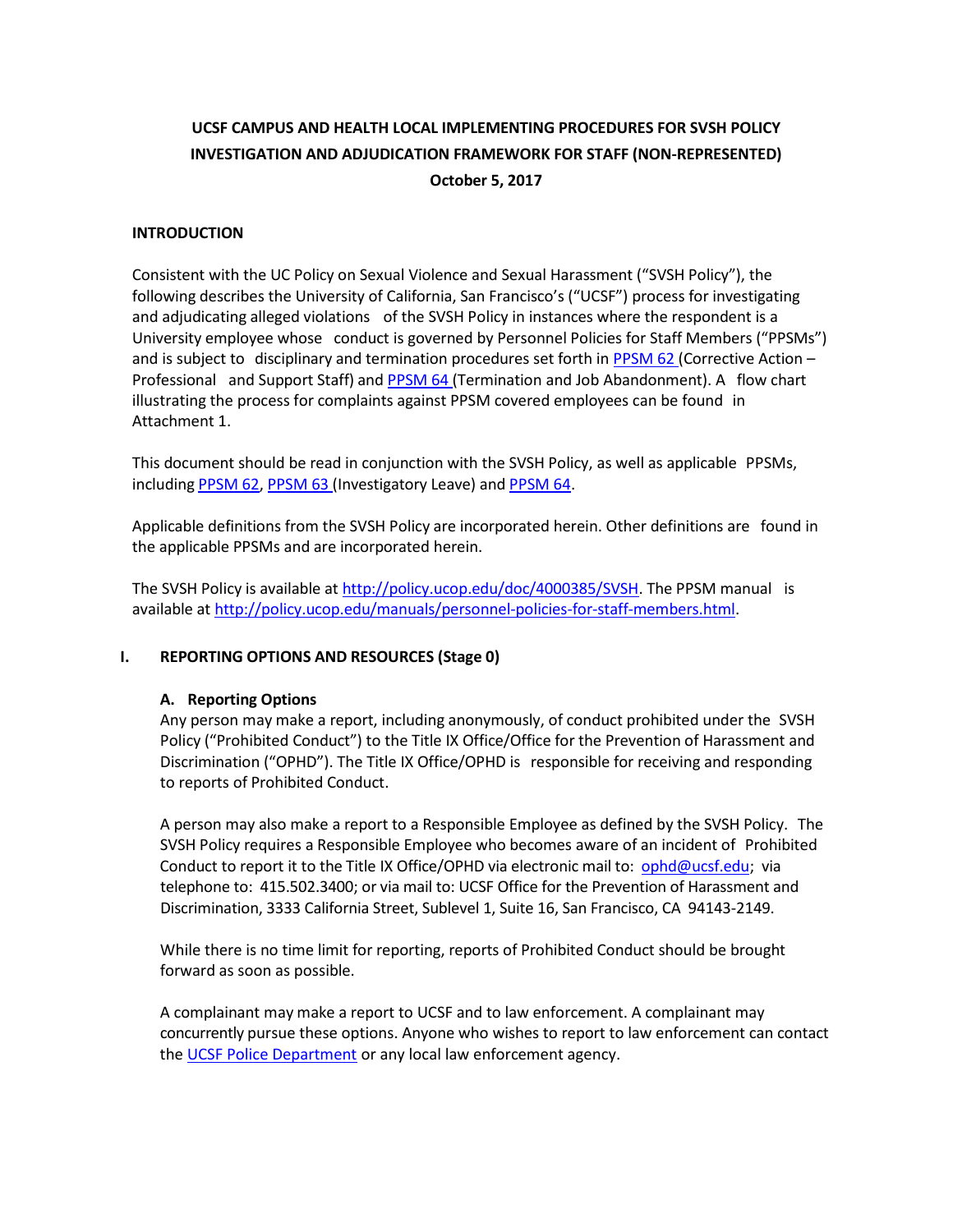UCSF Campus and Health Local Implementing Procedures for SVSH Policy - Investigation and Adjudication Framework for Staff (Non-represented) Policy Effective Date: January 1, 2016 (May 17, 2017 version) Procedures Revision Date: October 5, 2017 Page 2 of 9

### **B. Confidential Resources**

The University offers access to confidential resources for individuals who have experienced Prohibited Conduct and are seeking counseling, emotional support, or confidential information about how to make a report to the University and/or law enforcement. University Confidential Resources are defined pursuant to the SVSH Policy and include individuals who receive reports in their confidential capacity such as th[e UCSF CARE](http://careadvocate.ucsf.edu/) Advocate, counselors and staff in the [Faculty and Staff Assistance Program \("FSAP"\)](https://hr.ucsf.edu/hr.php?org=c&AT=cm&S=Faculty+and+Staff+Assistance) and representatives in the [Office of the](http://ombuds.ucsf.edu/)  [Ombuds.](http://ombuds.ucsf.edu/)

These individuals can provide confidential advice and counseling without that information being disclosed to the Title IX Office/OPHD or law enforcement, unless there is a threat of serious harm to the individual or others or a legal obligation that requires disclosures (such as suspected abuse of a minor).

### **II. INITIAL ASSESSMENT (Stage 1)**

Upon receipt of a report of or information about alleged Prohibited Conduct, the Title IX Officer will make an initial assessment in accordance with the SVSH Policy, which will include making an immediate assessment concerning the health and safety of the complainant and the campus community.

### **A. Interim Measures**

The University will also consider and take interim measures as appropriate to ensure the safety, well-being and equal access to University programs and activities of its students and employees. Interim measures include, but are not limited to, the following: no contact orders; security support; schedule or work location modifications; and counseling.

Investigatory leave of a PPSM-covered respondent may be imposed in accordance with PPSM 63.

### **B. Written Rights & Options**

The Title IX Office/OPHD will provide the complainant, if his or her identity is known, a written explanation of rights and available options as outlined in the SVSH Policy.

## **III. INVESTIGATING AND RESOLVING REPORTS OF PROHIBITED CONDUCT (Stage 1 continued)**

Provided the University has sufficient information to respond, and in accordance with the SVSH Policy, the University may resolve reports of Prohibited Conduct by Alternative Resolution or Formal Investigation. Throughout the resolution process, the complainant and the respondent may be accompanied by a support person and/or an advisor/representative of their choosing. The support person/advisor may be any person who is not otherwise a party or witness involved in the investigation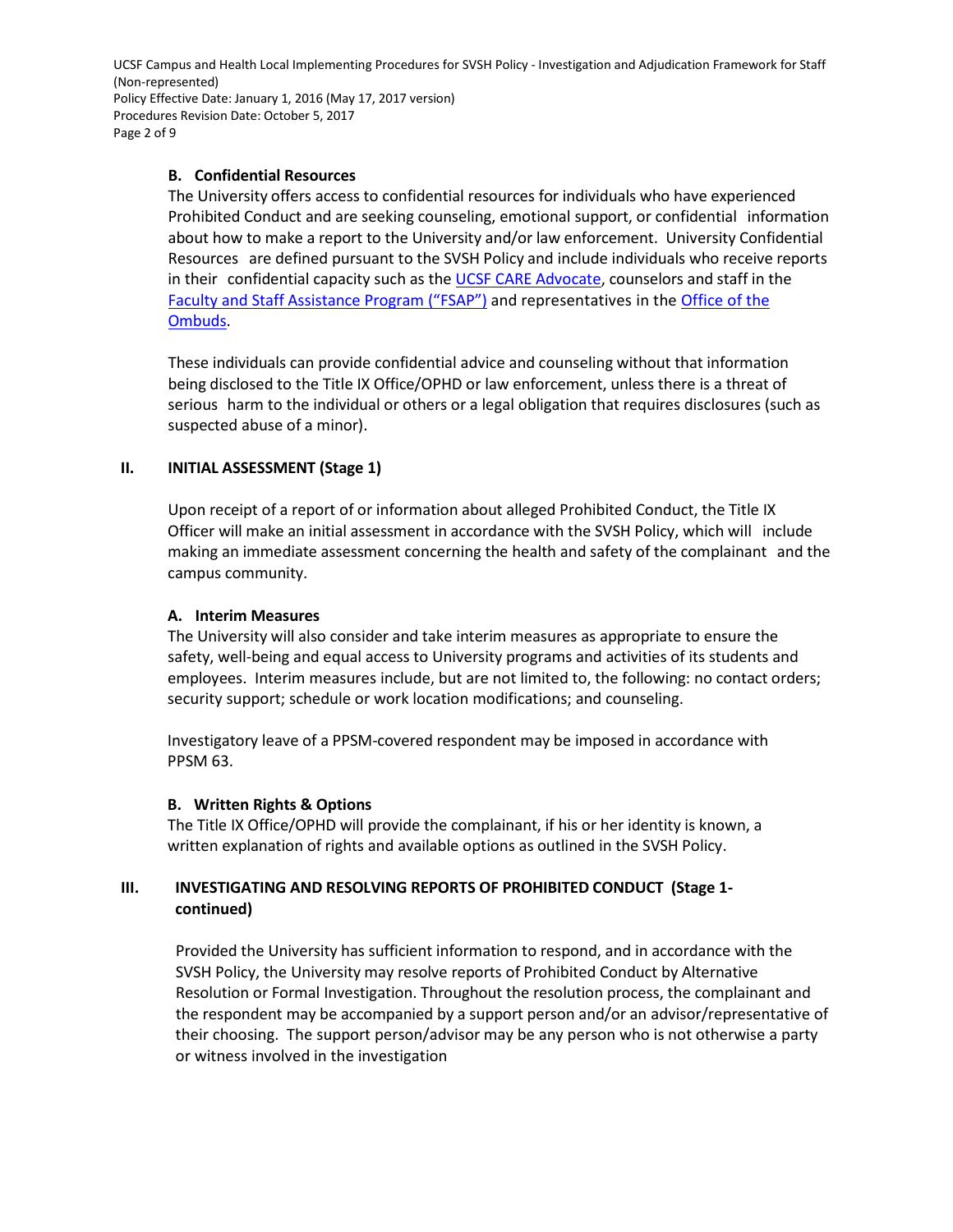UCSF Campus and Health Local Implementing Procedures for SVSH Policy - Investigation and Adjudication Framework for Staff (Non-represented) Policy Effective Date: January 1, 2016 (May 17, 2017 version) Procedures Revision Date: October 5, 2017 Page 3 of 9

### **A. Alternative Resolution**

After the Title IX Office/OPHD conducts a preliminary inquiry into the facts, the Title IX Officer may authorize an Alternative Resolution in accordance with the SVSH [Policy.](http://policy.ucop.edu/doc/4000385/SVSH)

#### **B. Formal Investigation**

In cases where Alternative Resolution is inappropriate or unsuccessful, the Title IX Officer may authorize and oversee a Formal Investigation as contemplated in the SVSH Policy.

1. Notification

When a Formal Investigation is commenced, the Title IX Officer or a representative from OPHD will notify the Chief Human Resources Officer (CHRO), or the CHRO's backup designee, the respondent's Labor and Employee Relations (LER) Representative, and the respondent's Department Head or Director. The Title IX Officer and/or representative from OPHD will be sensitive when providing this notification and make efforts to protect the privacy of the parties and the neutrality of those being notified. Thereafter, the Title IX Officer or a representative from OPHD will ensure that these individuals are regularly updated regarding the status of the Formal Investigation.

### 2. Notice of Formal Investigation

When a Formal Investigation will be conducted, the Title IX Office/OPHD will send written notice of the allegations to the complainant and the respondent.

The written notice will include:

- a. A summary of the allegations and potential violations of the SVSH Policy;
- b. The purpose of the investigation;
- c. A statement that the investigative report, when issued, will make factual findings and a determination whether there has been a violation of the SVSH Policy;
- d. A statement that the findings under the SVSH Policy will be based on the preponderance of the evidence standard;
- e. A summary of the investigation and discipline processes, including the expected timeline;
- f. A summary of the rights of the complainant and respondent, including the right to an advisor/representative;
- g. A description of the resources available to the complainant and respondent; and an admonition against intimidation or retaliation.

#### 3. Investigative Process

The Title IX Officer will designate an investigatorto conduct a fair, thorough, and impartial investigation.

a. Overview:

During the investigation, the complainant and respondent will be provided an equal opportunity to meet with the investigator, submit information, and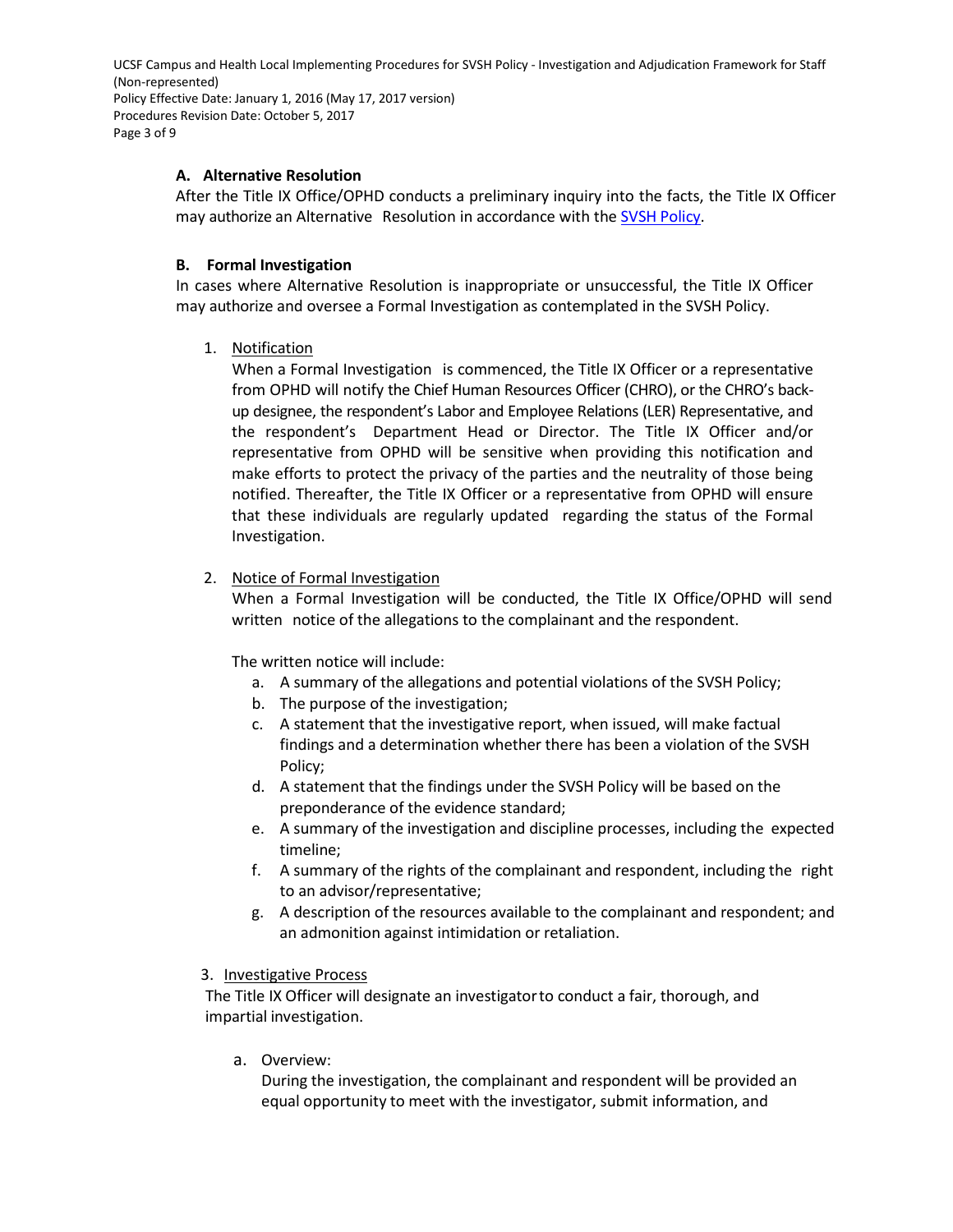UCSF Campus and Health Local Implementing Procedures for SVSH Policy - Investigation and Adjudication Framework for Staff (Non-represented) Policy Effective Date: January 1, 2016 (May 17, 2017 version) Procedures Revision Date: October 5, 2017 Page 4 of 9

identify witnesses who may have relevant information.

The investigator will meet and/or speak separately with the complainant, the respondent and third-party witnesses who may have relevant information, and will collect and review other available and relevant information. The investigator may follow up with the complainant or the respondent as needed.

Disclosure of facts to persons interviewed will be limited to what is reasonably necessary to conduct a fair and thorough investigation. Participants in an investigation may be asked to maintain confidentiality when essential to protect the integrity of the investigation.

The complainant or the respondent may have an advisor/representative present when personally interviewed and at any related meeting. Other witnesses may have a representative present at the discretion of the investigator or as required by University policy or collective bargaining agreement. The respondent's right to an advisor/representative ensures the respondent's Weingarten rights in the event there is a reasonable expectation the investigation findings may lead to disciplinary action.

b. Coordination with Law Enforcement:

When a law enforcement agency is conducting its own investigation into the alleged conduct, the Title IX/OPHD investigator will make every effort to coordinate his or her fact-finding efforts with the law enforcement agency. At the request of a law enforcement agency, the Title IX Office/OPHD investigation may be delayed temporarily to meet specific needs of the criminal investigation.

### 4. Investigation Report and Finding

Following conclusion of the investigation, the Title IX/OPHD investigator will prepare a written report. The written investigation report will include a statement of the allegations and issues, the positions of the parties, and a summary of the evidence.

If the complainant or the respondent offered witnesses or other evidence that was not relied upon by the investigator, the investigation report will explain why it was not relied upon.

The investigation report will include findings of fact and a determination whether there is a preponderance of the evidence to support a finding that the SVSH Policy was violated.

5. Notice of Investigation Outcome

Upon completion of the Title IX Office/OPHD investigation report, the Title IX Officer or OPHD representative will send to the complainant and the respondent a written notice of investigation outcome regarding whether a violation of the SVSH Policy was found. The notice of investigation outcome will generally be accompanied by a copy of the investigation report, which may be redacted as necessary to protect privacyrights.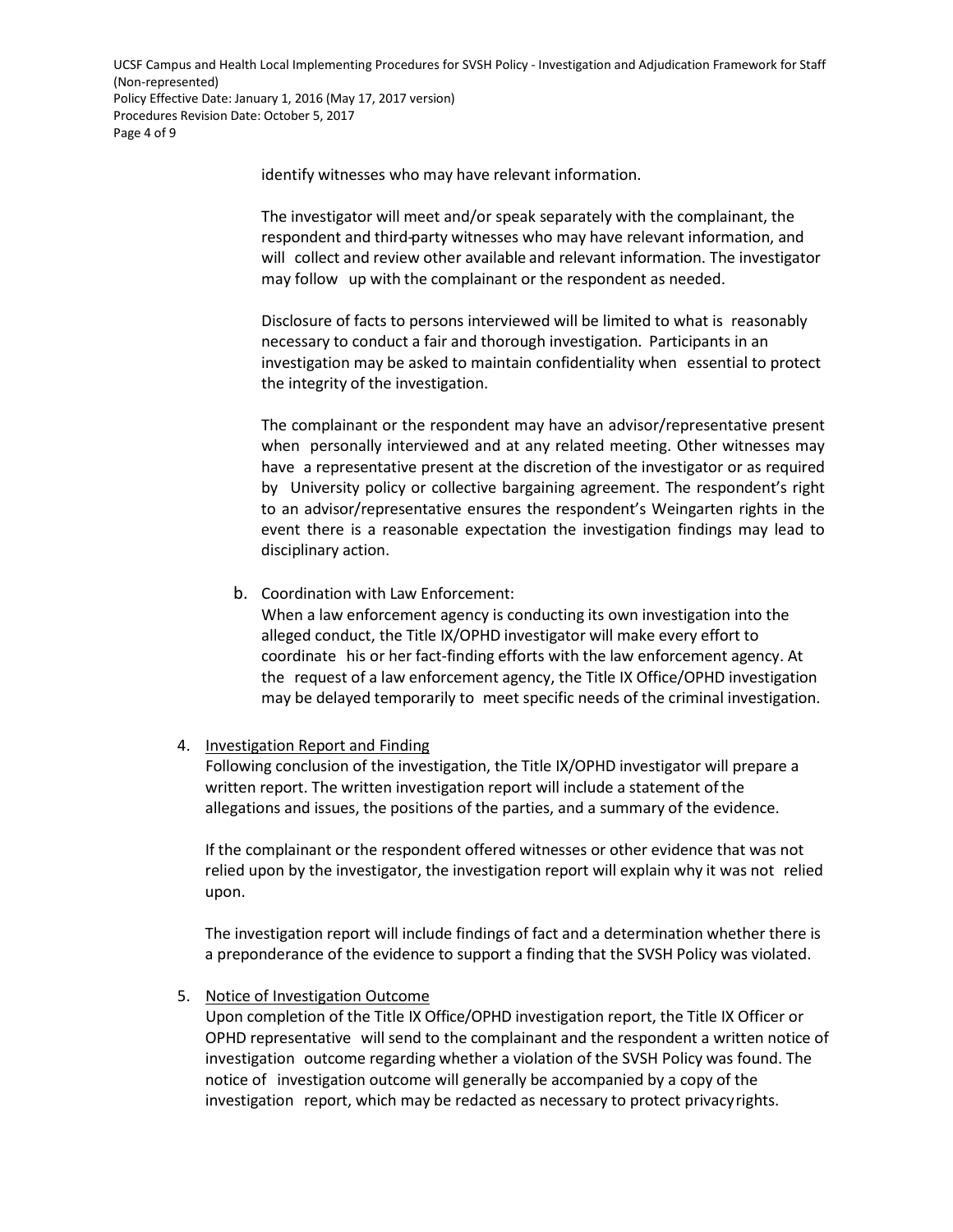The Title IX Officer or OPHD representative will also send the notice of investigation outcome and accompanying investigation report to the CHRO or the CHRO's back-up designee, the respondent's LER Representative, and the respondent's Department Head or Director.

a. The notice of investigation outcome will include:

i. A statement of whether a preponderance of the evidence demonstrated that respondent violated the SVSH Policy;

ii. An admonition against intimidation or retaliation;

iii. An explanation of any interim measures that will remain in place;

iv. A statement that the complainant and respondent have an opportunity to respond in writing to the CHRO and the respondent's Department Head or Director; and

v. A statement indicating whether it appears that further investigation by another appropriate body may be necessary to determine whether violations of other policies occurred, separate from any allegations of Prohibited Conduct that were investigated under the SVSH Policy.

b. In addition, if the investigation determined that respondent violated the SVSH Policy, the notice of investigation outcome will also include:

i. For matters involving PPSM-covered respondents, a description of the process for deciding whether and what discipline to impose, including a statement that the respondent's Department Head or Director, in consultation with LER, will propose a resolution, which may include corrective action as defined by PPSM-62 or termination in accordance with PPSM-64, and that the proposal will be subject to review and approval by the CHRO or the CHRO's back-up designee.

ii. A statement that the complainant and the respondent will be informed of the final resolution of the matter, including any discipline imposed, and a statement of the anticipated timeline.

6. Timeframe for Completion of Investigation; Extension for Good Cause The notice of investigation outcome and accompanying investigation report will be issued promptly, typically within sixty (60) business days of initiation of the Formal Investigation, unless extended by the Title IX Officer for good cause, with written

projected new timeline.

The Title IX Officer or OPHD representative will keep the complainant and respondent regularly informed concerning the status of the investigation.

notice to the complainant and the respondent of the reason for the extension and the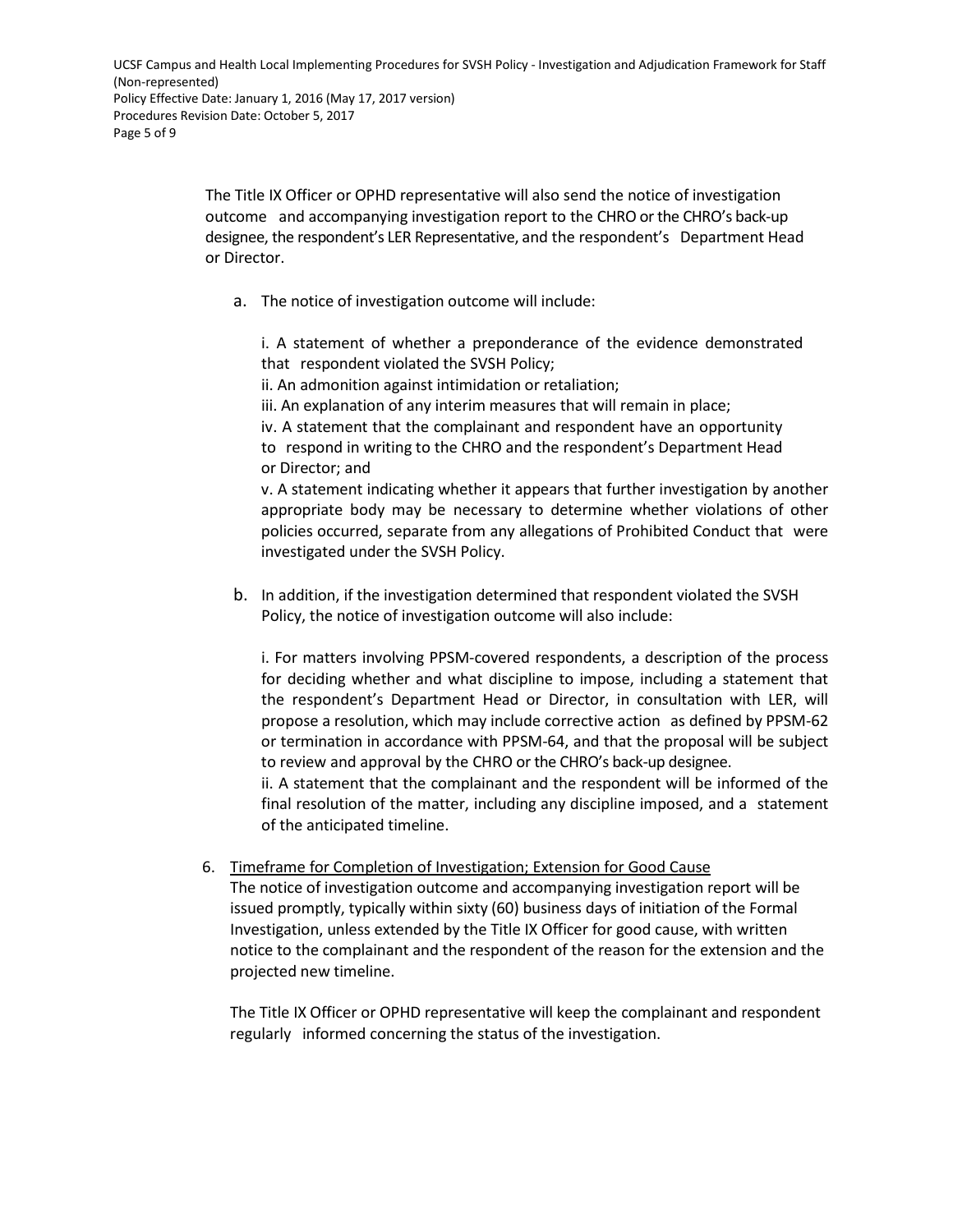UCSF Campus and Health Local Implementing Procedures for SVSH Policy - Investigation and Adjudication Framework for Staff (Non-represented) Policy Effective Date: January 1, 2016 (May 17, 2017 version) Procedures Revision Date: October 5, 2017 Page 6 of 9

### **IV. ASSESSMENT AND CONSULTATION (Stage 2)**

The respondent's Department Head or Director in consultation with LER has the responsibility to propose and implement action in response to the findings of the Title IX Office/OPHD investigation report. The proposed decision by the respondent's Department Head or Director will be reviewed and approved by the CHRO or the CHRO's back-up designee. The Department Head or Director, in consultation with LER, may determine that additional investigation is required to determine whether violations of other policies occurred, but will not reinvestigate allegations of Prohibited Conduct investigated by the Title IX Office/OPHD. The CHRO or the CHRO's back-up designee as well as the respondent's Department Head or Director, may consult with the Title IX Office/OPHD, LER, or any other appropriate entities at any time during the decision-making process.

#### **A. Opportunity to Respond**

The complainant and the respondent will have an opportunity to respond to the notice of investigation outcome and accompanying investigation report through a written statement that will be submitted to the respondent's Department Head or Director and the CHRO or the CHRO's back-up designee.

The purpose of this response is not to challenge the factual findings in the Title IX Office/OPHD investigation report or present new evidence, but to provide the complainant and the respondent with an opportunity to express their perspectives and address what outcome they wish to see.

This response must be submitted within fourteen (14) calendar days to the LER Office for distribution to the Department Head or Director and the CHRO or the CHRO's back-up designee. It can be submitted via electronic mail to: [ELR@ucsf.edu](mailto:ELR@ucsf.edu) ; via mail or personal delivery to 3360 Geary Blvd., Suite 301, San Francisco, CA 94118**;** or via fax to 415.353.4029.

#### **B. Decision Proposal and Submission to Chancellor's Designee for Approval**

In the event that the Title IX Office/OPHD investigation finds the respondent responsible for violating the SVSH Policy, the respondent's Department Head or Director, in consultation with LER, will propose a decision regarding how to resolve the matter. The written response(s), if any, and the proposed decision on how to resolve the matter must be submitted to the CHRO or the CHRO's back-up designee for review and approval.

In the event the CHRO or the CHRO's back-up designee does not approve the proposed decision, he or she will send it back to the respondent's Department Head or Director and LER, for reconsideration and submission of a revised proposed decision.

In the event the CHRO or the CHRO's back-up designee approves the proposed decision, he or she will inform the Department Head or Director and LER, who will take steps to implement the approved decision.

This proposal and approval process will occur in all cases where the Title IX Office/OPHD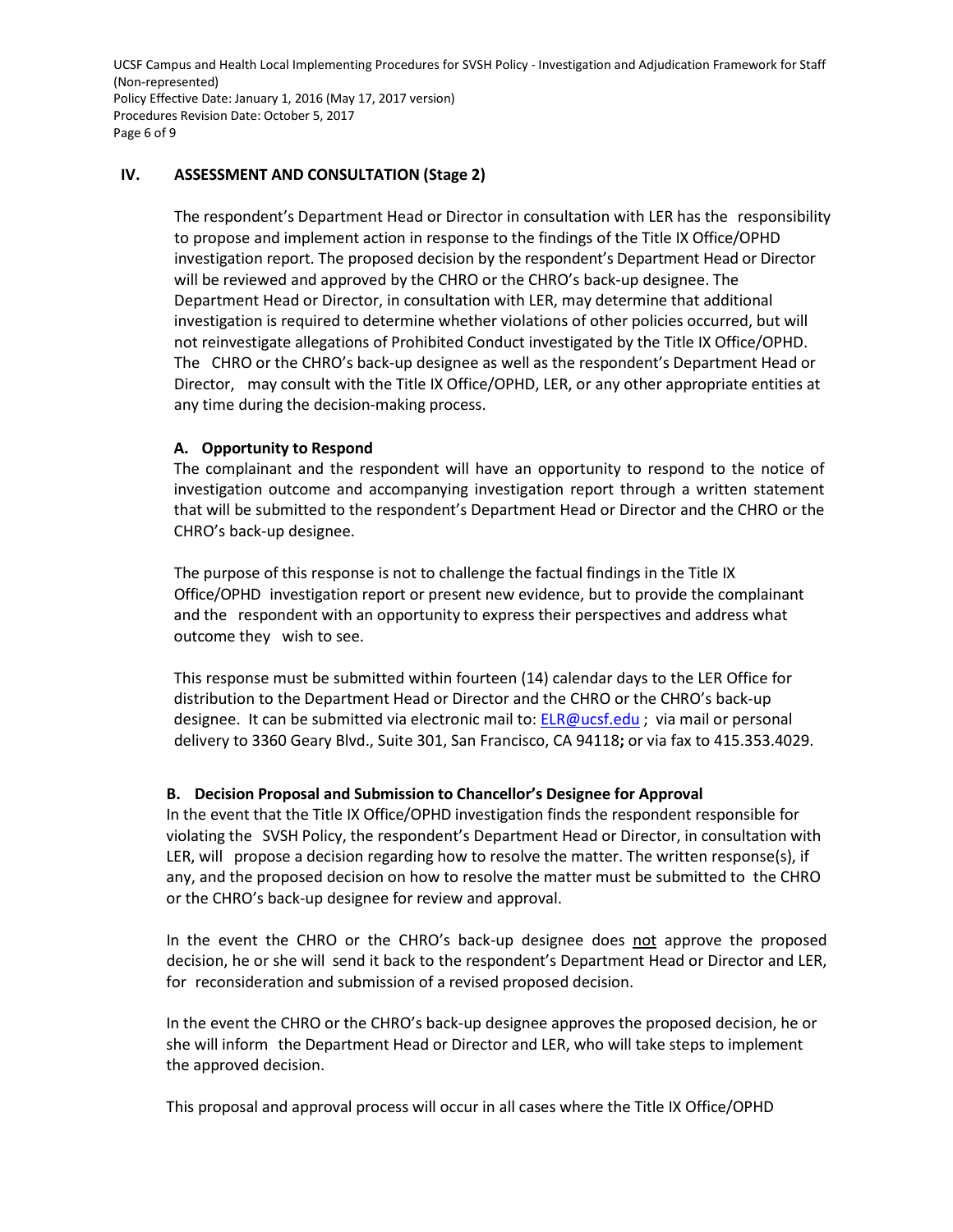UCSF Campus and Health Local Implementing Procedures for SVSH Policy - Investigation and Adjudication Framework for Staff (Non-represented) Policy Effective Date: January 1, 2016 (May 17, 2017 version) Procedures Revision Date: October 5, 2017 Page 7 of 9

investigation has found the respondent has violated the SVSH Policy. LER and other appropriate offices will be consulted throughout the process.

### **V. CORRECTIVE OR OTHER ACTIONS (Stage 3)**

### **A. PPSM Covered Staff: Decision Approval and Implementation**

Following approval by the CHRO or the CHRO's back-up designee, the respondent's Department Head or Director, in consultation with LER, will implement the approved decision in accordance with applicable PPSMs, including PPSM-62 and PPSM-64.

1. No Further Action

The respondent's Department Head or Director, in consultation with LER, may propose to resolve the matter without taking any further action. This proposal will be reviewed by the CHRO or the CHRO's back-up designee for approval. In the event it is approved, this decision and its rationale will be promptly communicated to both the complainant and the respondent.

### 2. Action Not Requiring Notice of Intent

The respondent's Department Head or Director, in consultation with LER, may propose corrective or remedial actions that do not amount to corrective action as defined by PPSM 62 or termination under PPSM 64. The proposed actions will be reviewed by the CHRO or the CHRO's back-up designee for approval.

In the event it is approved, the decision will be implemented by the respondent's Department Head or Director, in consultation with LER, and the decision and its terms and rationale will be promptly communicated to both the complainant and the respondent.

### 3. Notice of Intent

The respondent's Department Head or Director, in consultation with LER, may propose to issue a notice of intent to institute corrective action in accordance with PPSM-62 or notice of intent to terminate in accordance with PPSM-64.

The proposed terms of the notice of intent will be reviewed by the CHRO or the CHRO's back-up designee for approval. In the event it is approved, the decision will be implemented by the respondent's Department Head or Director and the notice of intent will be issued.

Following the provision of a notice of intent, corrective action will be taken in accordance with PPSM-62 and/or actions to terminate will be taken in accordance with PPSM-64. The terms of the implemented action and its rationale will be promptly communicated to both the complainant and the respondent.

### **B. Timeframe for Implementation of Decision; Extension for Good Cause**

The respondent's Department Head or Director, in consultation with LER, should implement his or